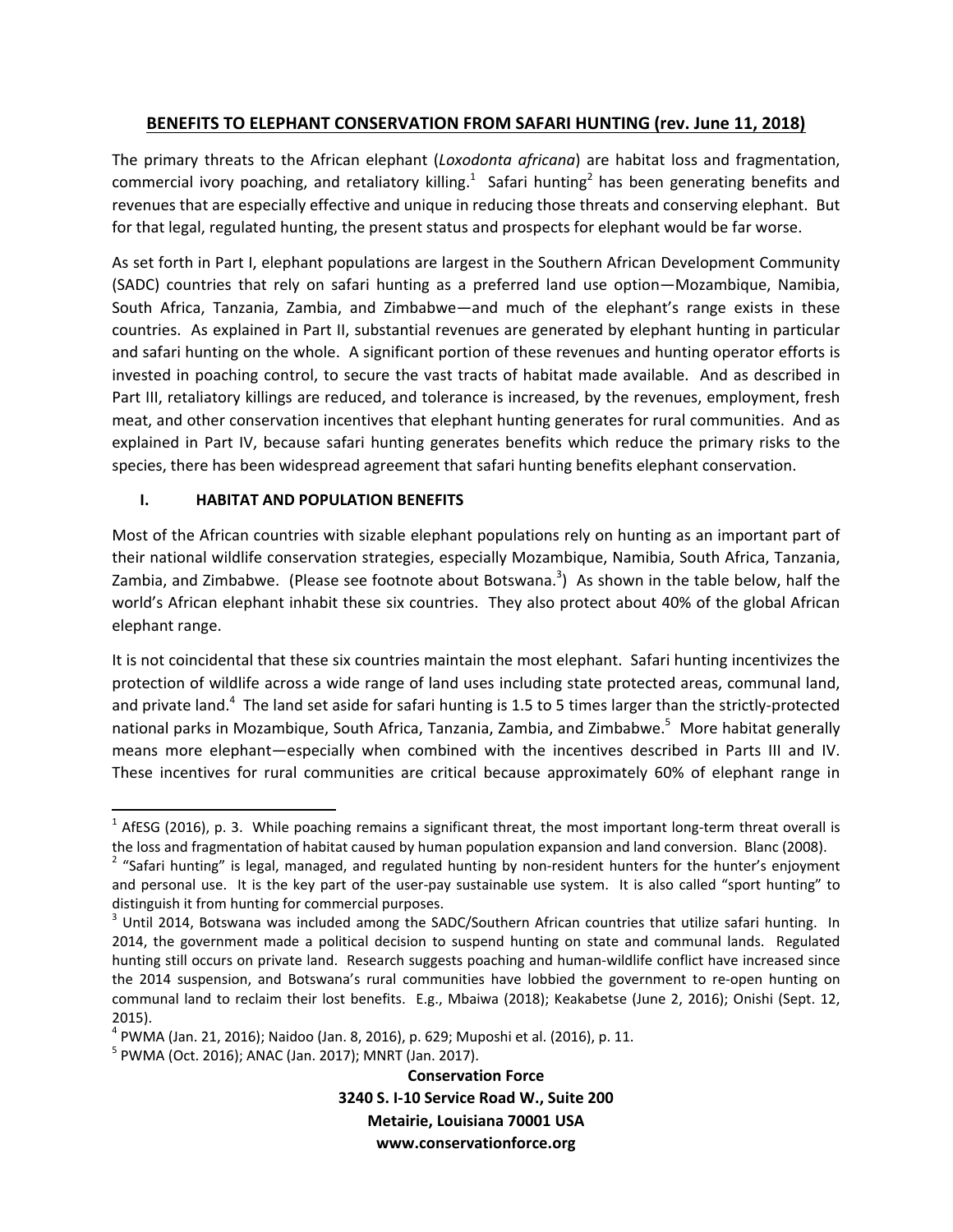Southern Africa is in communal lands outside strictly-protected national park boundaries.<sup>6</sup> But for the incentives generated from safari hunting, most of this land would be used for crops, livestock, or other human purposes—not wildlife or its protection or management.<sup>7</sup>

Safari hunting does not just occupy the largest share of wildlife habitat. It excels as a driver and means for restoring habitat and has facilitated the recovery of formerly endangered species like black wildebeest, bontebok, and white rhinoceros, among others. Safar hunting has had "a pivotal role in the rehabilitation of degraded wildlife areas."<sup>8</sup> It was also "the primary driver for the shift to game ranching and provided the entry point for most landowners into wildlife-based land uses," including the entry point for rural communities to invest in wildlife. It is "a key land use in most conservancies."<sup>9</sup>

| <b>Country</b>             | Size of                   | <b>Est. Elephant</b>      | % of Global | <b>Elephant Est.</b>         | % of Global |
|----------------------------|---------------------------|---------------------------|-------------|------------------------------|-------------|
|                            | <b>Country</b>            | Range                     | Range       | (not incl. +/) <sup>10</sup> | Est.        |
| Mozambique                 | 801,590 $km^2$            | 320,402 $km^2$            | 10.2%       | 10,884                       | 2.62%       |
| Namibia                    | 825,418 $km2$             | 164,069 km <sup>2</sup>   | 5.24%       | 22,754                       | 5.48%       |
| South Africa               | 2,345,410 km <sup>2</sup> | 30,651 $km2$              | 0.98%       | 18,841                       | 4.54%       |
| Zambia                     | 752,610 $km^2$            | 170,466 $km2$             | 5.44%       | 21,967                       | 5.29%       |
| Zimbabwe                   | 390,580 $km2$             | 81,228 $km^2$             | 2.60%       | 82,630                       | 19.9%       |
| Tanzania                   | 945,090 $km^2$            | 389,921 km <sup>2</sup>   | 12.4%       | 50,433                       | 12.1%       |
| <b>TOTAL</b>               | 6,060,698 $km2$           | 1,156,737 $km2$           | 36.9%       | 207,509                      | 50.0%       |
| <b>CONTINENTAL TOTAL11</b> |                           | 3,132,231 km <sup>2</sup> |             | 415,428                      |             |

*Estimated Elephant Populations and Range of Countries that Rely on Safari Hunting*

# **II. NET GAIN: BIOLOGICALLY INSIGNIFICANT OFFTAKES BUT SUBSTANTIAL REVENUES**

Elephant hunting quotas are set too low to cause population declines or to be biologically significant. In fact, hunted elephant are typically old males that have passed on their genes, and the hunting ultimately may improve population growth and genetics by removing older bulls that monopolize female elephant.<sup>12</sup> Quotas are set between 0.3% and 0.5% of area populations.<sup>13</sup> Additional sex, age, and tusk size restrictions substantially reduce offtakes below the very low quotas. On average hunting offtakes represent a quarter of a percent of the national elephant population. These offtakes generate revenues that are invested in essential anti-poaching, wildlife management, and rural community incentives.<sup>14</sup> In short, hunting saves more elephant than are taken. It is a conservation activity designed by experts that provides a net gain which grows the hunted populations (see more below).

<sup>&</sup>lt;sup>6</sup> AfESG (2016), p. 138.<br>
<sup>7</sup> Cooney et al. (2017), p. 5-7; Anderson et al. (Nov. 29, 2017); Dickman (Nov. 24, 2017); Lindsey et al. (2012), p. 7-9.<br>
<sup>8</sup> Lindsey (2009); see also Lindsey (2007).<br>
<sup>9</sup> Lindsey (2009).<br>
<sup>10</sup>

<sup>&</sup>lt;sup>11</sup> AfESG (2016). Compare the elephant population of Kenya, a country that prohibited most hunting since 1977: Size: 582,650 km<sup>2</sup>, Estimated elephant range: 130,725; Estimated elephant population: 22,809.<br><sup>12</sup> E.g., PWMA (May 16, 2014); Martin (Apr. 2005).<br><sup>13</sup> E.g., PWMA (July 20, 2015).<br><sup>14</sup> E.g., PWMA (Oct. 2016); NACSO (2016),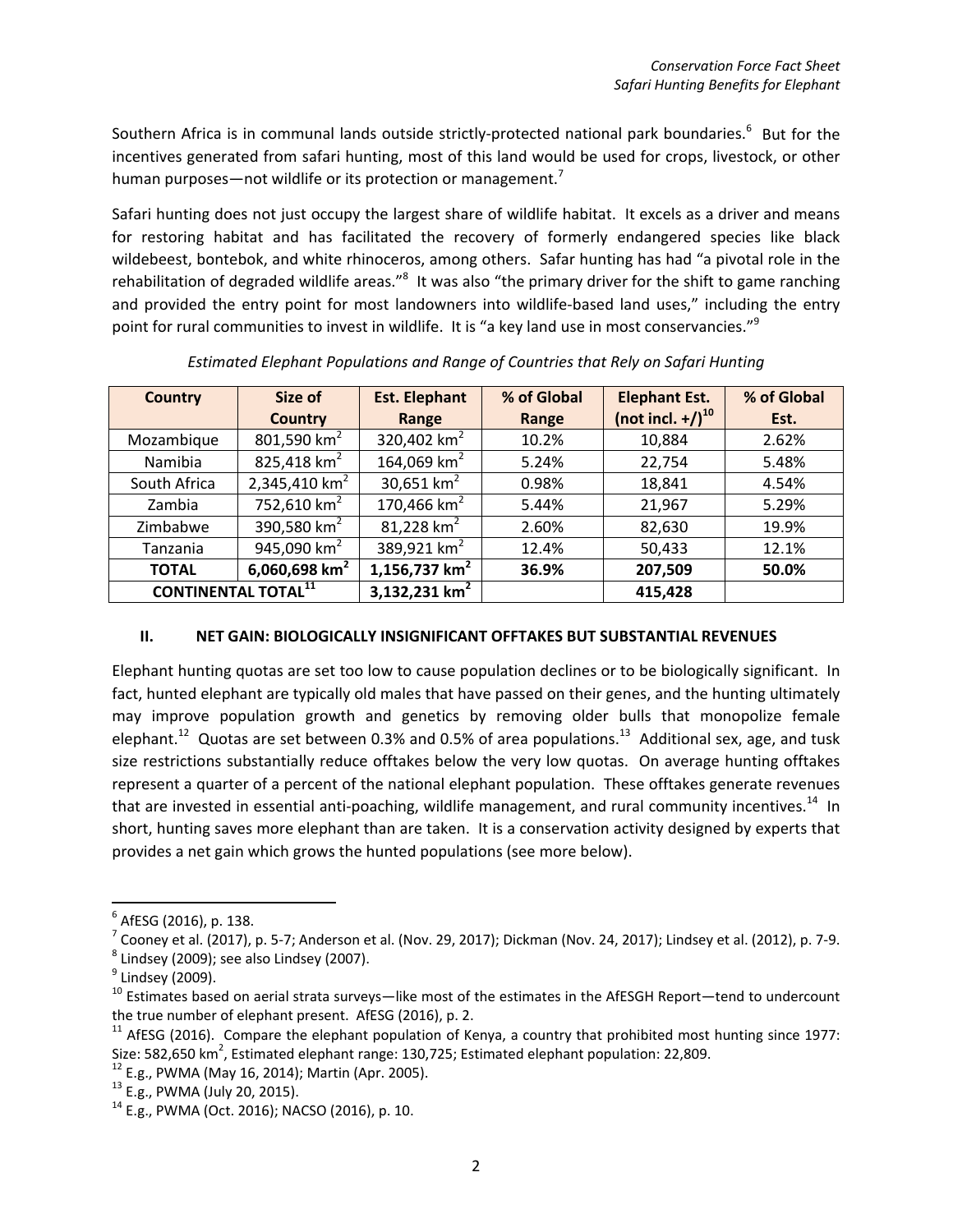#### **A. The Utilization of Revenue from Elephant Hunting**

Safari hunting generates important revenues for wildlife management authorities, hunting operators, and rural communities. For that reason it is called "conservation hunting." Elephant was the source of most hunting revenue in Namibia, Zimbabwe, and Mozambique and the fourth‐highest source of revenue in Tanzania prior to the April 2014 suspension of elephant trophy imports by the U.S. Fish and Wildlife Service.<sup>15</sup> A significant portion of these revenues is directed to wildlife department operating budgets and used for anti-poaching/enforcement, and to community development. Government wildlife authorities typically receive the fees from hunting on state land; operators receive daily fees paid by the client; and local communities receive all fees from hunting on communal land in Namibia and Zimbabwe, half or more of those fees in Tanzania and Zambia, and 20% to 30% in Mozambique.<sup>16</sup>

Elephant hunting quota limits, actual offtakes, and revenues are summarized in the table below. (Law enforcement and poaching control expenditures are included in the next table.)

| <b>Country</b>             | <b>Hunting Offtake</b> | <b>CITES Export</b> | <b>Actual Hunting</b> | <b>Trophy Fee Revenue</b> |
|----------------------------|------------------------|---------------------|-----------------------|---------------------------|
|                            | Quota (Year)           | Quota (Year)        | <b>Offtake (Year)</b> | (Year)                    |
| Namibia <sup>17</sup>      |                        | 90 (2013)           | 69 (2013)             | 917,458 (2013)<br>\$.     |
| South Africa <sup>18</sup> |                        | 150 (2012)          | 33 (2012)             | \$1,194,600 (2012)        |
| Tanzania <sup>19</sup>     | 200 (2012)             | 200 (2012)          | 43 (2012)             | ~\$1 million (avg.        |
|                            | 200 (2013)             | 200 (2013)          | 35 (2013)             | trophy fees/year          |
|                            | 100 (2014)             | 100 (2014)          | 7(2014)               | in 2012 and 2013)         |
|                            | 100 (2015)             | 100 (2015)          | 3(2015)               |                           |
|                            | 100 (2016)             | 100 (2016)          | 0(2016)               |                           |
| Zambia <sup>20</sup>       | 36 (2015)              | 80 (2015)           | 3(2015)               | \$30,000(2015)            |
|                            | 30 (2016)              | 80 (2016)           | 12 (2016)             | \$120,000 (2016)          |
| Zimbabwe <sup>21</sup>     | 297 (2014)             | 500 (2014)          | 169 (2014)            | \$3,486,650 (2014)        |
|                            | 246 (2015)             | 500 (2015)          | 277 (2015)            | \$1,676,950 (2015)        |
|                            | 400 (2016)             | 500 (2016)          |                       |                           |

*Elephant Hunting Quotas, Actual Offtakes, and Elephant Trophy Fee Revenue*

# **B. Revenues from Hunting and Government Expenditures on Anti‐Poaching<sup>22</sup>**

Hunting funds important government wildlife infrastructure. A substantial percentage of these revenues is invested in poaching control. Because commercial ivory poaching financed and coordinated by criminal syndicates is the greatest threat to the global elephant population, the contribution from hunting activities is significant, especially because of the remoteness and breadth of hunting areas. Government anti‐poaching/law enforcement expenditures are included in the chart below.

<sup>&</sup>lt;sup>15</sup> Lindsay et al. (2012), p. 6.<br>
<sup>16</sup> Conservation Force (updated 2018).<br>
<sup>17</sup> Naidoo et al. (Jan. 8, 2016), p. 635.<br>
<sup>18</sup> DiMinin et al. (Jan. 2015); D. 99.<br>
<sup>19</sup> MNRT/WD (Jan. 21, 2015); MNRT (Nov. 2016).<br>
<sup>20</sup> DNPW (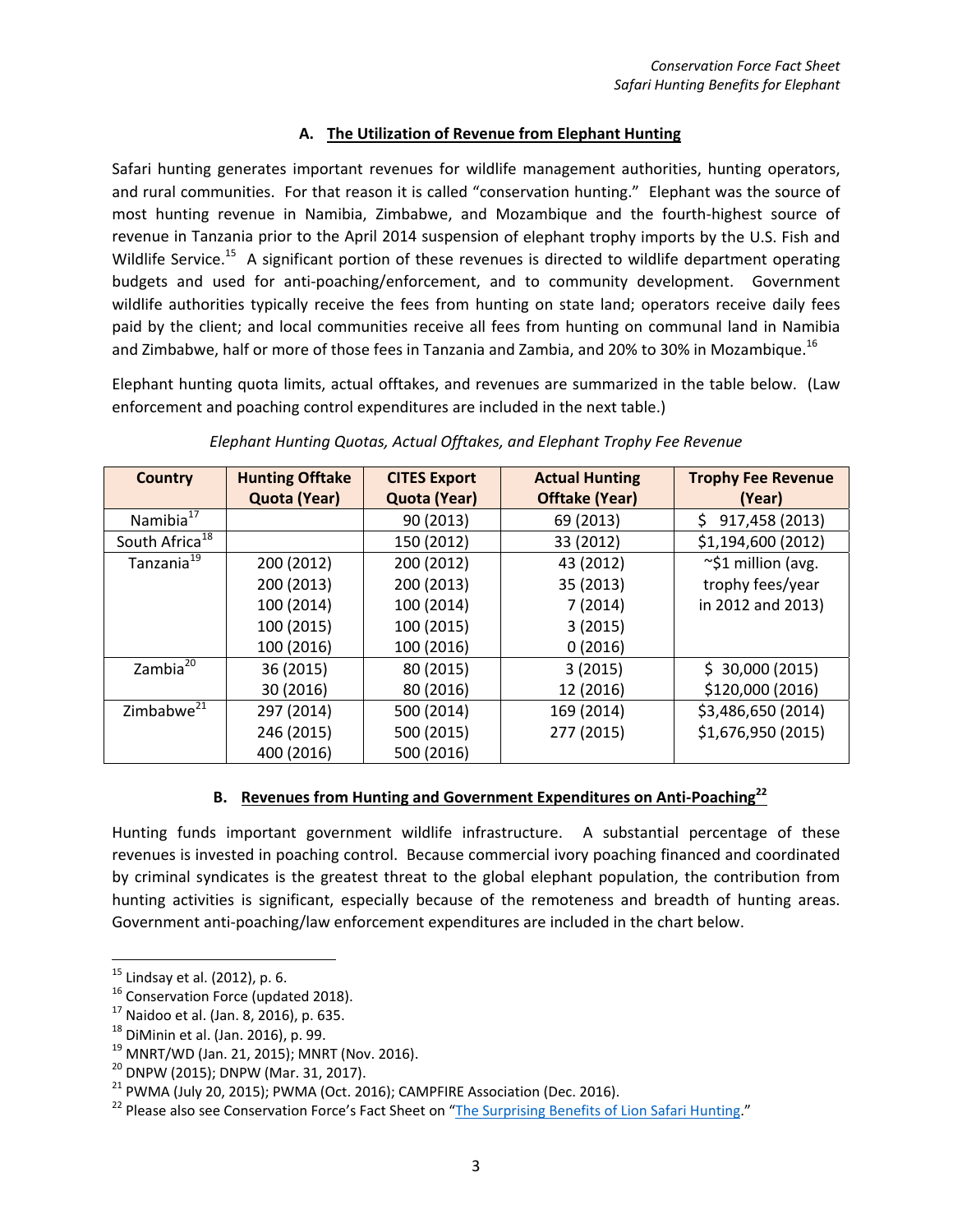| <b>Country Authority</b>     | <b>Hunting Fee Revenues (Year)</b> | <b>Anti-Poaching Expenditures</b>   |  |
|------------------------------|------------------------------------|-------------------------------------|--|
| Mozambique                   | \$1,403,594 (2013)                 | Comparable to hunting revenues      |  |
| ANAC <sup>23</sup>           | \$1,174,531 (2014)                 | (100% used for game scout costs and |  |
|                              | \$1,377,531 (2015; 2014 USD)       | equipment) (2013-2015)              |  |
| Namibia GPTF <sup>24</sup>   | \$3.3 million (2012 to Aug. 2016)  | \$3.4 million (2012 to Aug. 2016)   |  |
| Tanzania Wildlife            | \$15,917,431 (2012/2013) (+ 5.4%)  | \$7,179,806 (2012/2013)             |  |
| Division <sup>25</sup>       | $$16,723,425 (2013/2014) (+ 4.8%)$ | \$7,253,611 (2013/2014)             |  |
|                              | $$16,277,373$ (2014/2015) (- 2.7%) | \$6,780,398 (2014/2015)             |  |
|                              | \$12,971,815 (2015/2016) (- 25.5%) |                                     |  |
| Zambia Wildlife              | \$5.24 million (2012)              | \$1.2 million (2013)                |  |
| Authority/DNPW <sup>26</sup> | \$937,552 (2013 - moratorium)      | \$788,000 (2013)                    |  |
|                              | \$717,705 (2014 - moratorium)      | \$1.1 million (2014)                |  |
|                              | \$2.6 million (2015)               | \$4.3 million (2015; budgeted)      |  |
| Zimbabwe <sup>27</sup>       | \$5,144,579 (2012)                 | Enforcement in Safari Areas:        |  |
|                              | \$5,760,339 (2013)                 | \$3.2 million (2014)                |  |
|                              | \$5,072,493 (2014)                 |                                     |  |
|                              | \$3,256,698 (2015)                 |                                     |  |

**Note:** Under Zambia's new wildlife law, the DNPW will receive funding from the government treasury; in Zimbabwe, hunting revenues are also used for enforcement in National Parks.

## **C. Anti‐Poaching Success**

The Convention on International Trade in Endangered Species' (CITES) "Monitoring the Illegal Killing of Elephant" (MIKE) program collects data on elephant mortalities and causes of death to advise range states on appropriate management and enforcement decisions. MIKE evaluates relative poaching levels based on the "Proportion of Illegally Killed Elephant" (PIKE), calculated as the number of illegally killed elephants divided by the total number of elephant carcasses observed. A PIKE value of 0.5 or above implies that more elephant died from illegal killing than from natural causes, $^{28}$  suggesting a declining elephant population.

While poaching does occur in Southern Africa,<sup>29</sup> the PIKE value in this region has never exceeded the 0.5 sustainability threshold. This data supports the conclusion that safari hunting helps reduce the overall

<sup>&</sup>lt;sup>23</sup> ANAC (Nov. 28, 2016).

<sup>&</sup>lt;sup>24</sup> GPTF (Sept. 2016).<br><sup>25</sup> United Republic of Tanzania (Nov. 2015); TAWA et al. (June 2016, updated June 2017).<br><sup>25</sup> ZAWA (Nov. 8-13, 2015); DNPW (May 2016); ZAWA (2015). From 2010 to 2012, prior to the national moratorium on hunting, hunting fees made up approximately 32% of the former Zambian Wildlife Authority's revenues.

 $27$  PWMA (July 20, 2015); PWMA (Oct. 2016). From 2010-2014, hunting fees made up approximately 22% of the Parks and Wildlife Management Authority's revenue. That percentage declined since 2014. The Authority's share of fees is lower than in some countries because the right to receive hunting fees on communal and private land is

devolved to the land holder under Zimbabwean law.<br><sup>28</sup> CITES/<u>Monitoring the Illegal Killing of Elephants</u> (MIKE). PIKE is independent of enforcement efforts at a given<br>site and does not account for the elephant population

<sup>&</sup>lt;sup>29</sup> Poaching has seriously impacted Mozambique's national elephant population. The government has implemented poaching control measures (ANAC (2016); ANAC (Jan. 2017)), but the progress is slow. Poaching has reduced local populations in Zimbabwe and Zambia, although the extent of ivory poaching (versus meat poaching) is unclear.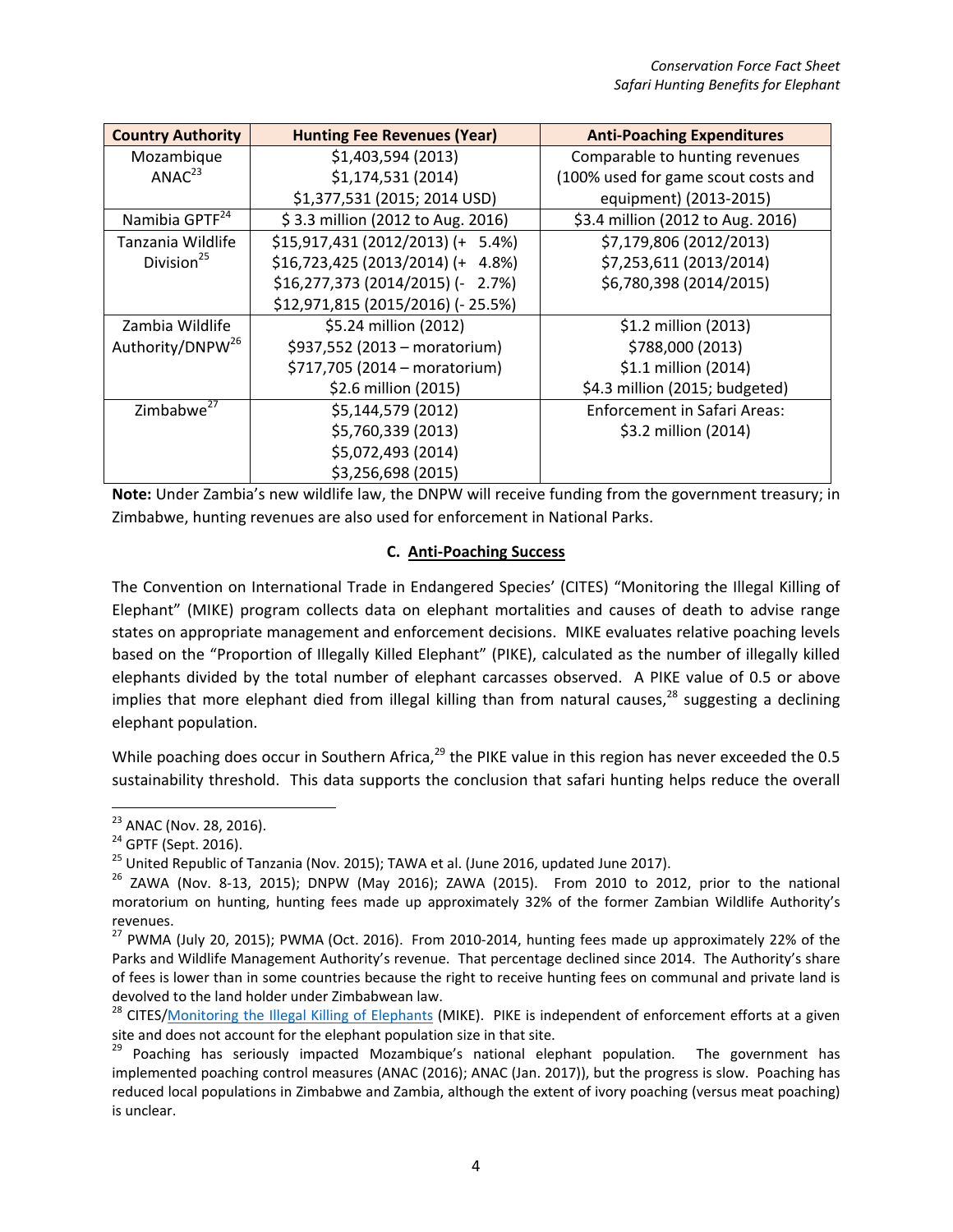impact of poaching on elephant populations across a wide range of land tenures—likely due to increased enforcement revenues (see above) and private sector anti-poaching contributions (see below).

The PIKE value in East Africa increased above 0.5 in 2011 to 2013 as Tanzania faced a poaching crisis. The government of Tanzania implemented extensive anti‐poaching measures, and the proportion of illegally‐killed elephant declined. (It must be acknowledged that hunting operators stepped‐up their anti-poaching contributions as well including one operator's payment of the salaries of an additional 100 scouts in the Selous Game Reserve.)<sup>30</sup> The PIKE value in East Africa has been under 0.5 since 2014.<sup>31</sup>



**D. Operator Anti‐Poaching Contributions**

Occupancy and surveillance by hunting operators and accompanying government scouts deters poaching, but operators provide more than those ecosystem services. They employ, equip, and deploy game scout teams, increasing the number of "boots on the ground." Those additional patrols reduce poaching. A sample of 25 hunting companies in Tanzania (23), Zambia (1), and Zimbabwe (1) reported the arrests of 495 poachers and over 5,600 snares/gin traps picked up in 2015.<sup>33</sup> Assuming that onequarter were ivory poachers and one‐hundredth of the snares/traps would have injured or killed elephant, then 180 elephant were saved by the operator teams. Countless more poachers were deterred by these efforts. Operator anti‐poaching patrols in hunting areas bordering national parks reduce encroachment and create important buffer zones. $34$  No other activity provides more anti-

<sup>&</sup>lt;sup>30</sup> This operator, Eric Pasanisi, ultimately contributed almost \$2.3 million in anti-poaching from March 2012 through March 2015. E. Pasanisi, pers. comm. (2015). Unfortunately, due to the U.S. Fish and Wildlife Service's suspension of elephant and lion trophy imports from Tanzania and resultant decline in his U.S. client base, Mr. Pasanisi closed his hunting operation and surrendered his blocks to the wildlife authority in 2017/2018. E.

Pasanisi, pers. comm. (2018).<br><sup>31</sup> The countries with MIKE sites in East Africa include Eritrea (3), Kenya (4), Rwanda (1), and Tanzania (5). PIKE is also below 0.5 in these other countries (especially Kenya), which do not permit safari hunting.<br><sup>32</sup> CITES Secretariat (Nov. 2017).<br><sup>33</sup> Conservation Force (2016); Conservation Force (2017); Dande Anti-Poaching Unit, <u>Resu</u>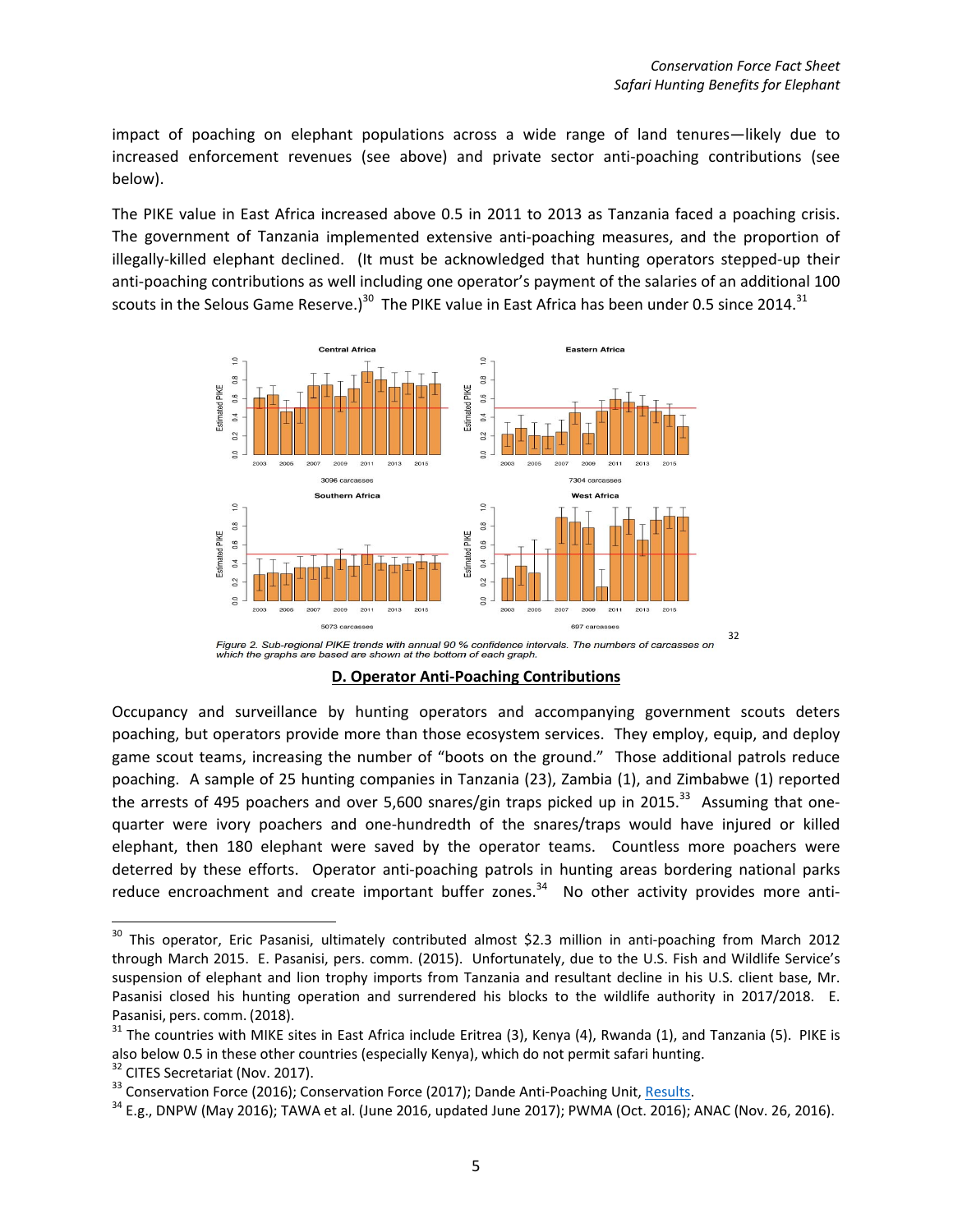poaching on more wildlife habitat than safari hunting.<sup>35</sup> Operators also donate vehicles, petrol, food, and other supplies to government scouts. These contributions increase national law enforcement capacity and reach.<sup>36</sup>

| <b>Country</b>           | <b>Op. Sample Size</b>       | <b>Total (Year)</b>     | <b>Est. Average Annual</b> |
|--------------------------|------------------------------|-------------------------|----------------------------|
|                          | (Concession Area)            |                         |                            |
| Mozambique <sup>37</sup> | 13                           | \$1,222,500 (2013-2015) | \$93,846                   |
| Tanzania <sup>38</sup>   | 13 parent companies,         | \$1,683,263 (2013)      | \$62,343 (2013)            |
|                          | 27 subsidiaries              | \$2,724,114 (2014)      | \$100,893 (2014)           |
|                          | $(121, 423 \text{ km}^2)$    | \$2,309,779 (2015)      | \$85,547 (2015)            |
| Zambia <sup>39</sup>     | 4 (10,028 km <sup>2</sup> )  | \$201,900 (2015)        | \$50,475                   |
| Zimbabwe <sup>40</sup>   | 15 (28,729 km <sup>2</sup> ) | \$1,319,562 (2015)      | \$87,971 (2015)            |

**Annual Operator Anti‐Poaching Expenditures (in addition to government fees paid)**

## **III. RURAL COMMUNITY PARTICIPATION AND INCENTIVES**

Safari hunting is critical to reducing human encroachment into protected areas and human‐elephant conflict and retaliatory killings. Community game scouts, employed using revenues from safari hunting, extend poaching control into communal areas. For example, over 750 community game scouts patrol in Zambia at an expense of over \$38,000 per month; from 2010 to 2015, rural district councils in Zimbabwe spent \$1.77 million on law enforcement activities in CAMPFIRE areas.<sup>41</sup> Income, participation in decision-making including quota-setting, employment, meat distributions, and other incentives giving the elephant a positive value to offset the real costs of living side by side with the species.

# **A. Scope of Human‐Elephant Conflict**

The poor rural communities that must tolerate elephant will ultimately determine the fate of the species. These communities endure crop destruction and personal and even fatal injuries from elephant, especially during the harvest season. They can least afford such losses. For example, in the Zambezi, Kunene, and Erongo regions of Namibia's communal conservancies, there were approximately 775 elephant conflict incidents reported in 2016. $42$  Zambia's wildlife authority received over 5,440 reports of crop or property damage and human injury caused by elephant from 2012 to 2014. Twenty‐ five people were killed. $43$ 

In Tanzania, from 2015 through September 2016, 27 people were killed by elephants and over 18,600 acres of crops were damaged or destroyed. The government paid over TZS 248,450,000 (approx.

<sup>&</sup>lt;sup>35</sup> Conservation Force (2016); Conservation Force (2017).<br><sup>36</sup> E.g., MNRT/WD (Jan. 21, 2015) (noting that anti-poaching contributions of hunting operators reduce government<br>anti-poaching costs); PWMA (Oct. 2016).

<sup>&</sup>lt;sup>37</sup> ANAC (Jan. 2017).<br><sup>38</sup> Conservation Force (2016).<br><sup>39</sup> Conservation Force (2017).<br><sup>40</sup> PWMA (Oct. 2016).<br><sup>41</sup> DNPW (2016); PWMA (Oct. 2016); CAMPFIRE Association (Dec. 2016).<br><sup>42</sup> NACSO (2016), p. 40-43.<br><sup>42</sup> ZAWA (2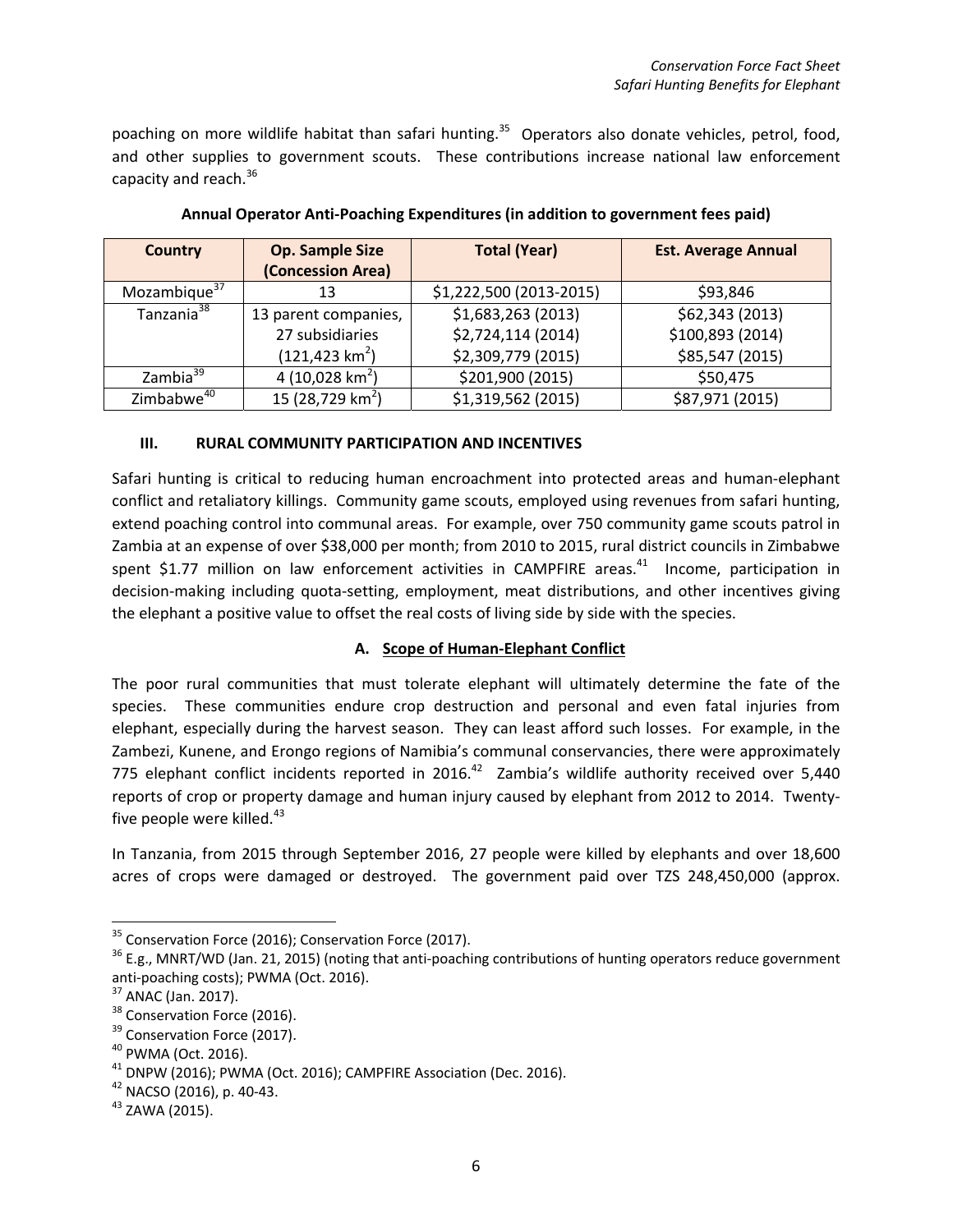\$109,824) in consolation payment in accordance with the provisions of the Wildlife Conservation (Dangerous Animals Damage Consolation) Regulations of 2011.<sup>44</sup>

In 2015, Zimbabwe's wildlife authority received 216 reports of elephant crop raiding or threats to human life. Four people were killed and five were injured. The number of people killed/injured was the highest for any species except crocodile.<sup>45</sup> In ten CAMPFIRE districts, an estimated 50 people were killed, and more than 7,000 hectares of crops were destroyed by elephants between 2010 and 2015. The financial loss of the crops could be as high as \$1 million.<sup>46</sup>

## **B. Offsetting Benefits from Safari Hunting**

Those injuries and losses are offset by significant revenues and incentives (e.g., meat, employment, conflict mitigation) from the hunting. Communities benefit the most from elephant hunts, which generate the most revenue of any game species, in Zimbabwe and Namibia—countries with strong community wildlife management programs. In both countries, the full trophy fees go directly to rural residents rather than to government wildlife authorities. The revenues improve local livelihoods and increase tolerance of conflict with elephant. $47$  As stated by Russell Train, founder of WWF-U.S., "elephant hunting 'provides the most efficient and cost‐effective form of producing economic benefits for local people that you can find."<sup>48</sup> And according to Dr. Hank Jenkins, past Chair of the CITES Animals Committee, elephant hunting is the "principal driver under‐pinning the economic success of community‐ based natural resource management schemes in Africa."<sup>49</sup> For example:

In 2014, most elephant were hunted in Zimbabwe's CAMPFIRE Areas: 55 compared to 49 in government Safari Areas and 19 in private conservancies.<sup>50</sup> Sixty to 70% of CAMPFIRE revenue is generated by elephant hunts. (The percentage was higher before the U.S. Fish and Wildlife Service suspension of elephant trophy imports from Zimbabwe in April 2014.)<sup>51</sup>

In the period from 2010 to 2015, elephant trophy fees generated \$7.13 million for CAMPFIRE, 64% of all revenues (averaging \$1.19 million per year). The revenues are used for law enforcement, administration and governance, and to support a variety of social services that benefit approximately 20% of Zimbabwe's population. Over ~800,000 households benefit from CAMPFIRE: ~200,000 directly and ~600,000 through social service benefits. Illegal ivory poaching in CAMPFIRE Areas is relatively low. Only 38 elephants were poached across the  $\sim$ 50,000 km<sup>2</sup> of CAMPFIRE Areas from 2016 to late November 2017. This equates to fewer than two elephants poached per month, or 0.08 elephant poached per 100 km<sup>2</sup>, despite the high prices being paid for ivory on the black market.<sup>52</sup> Elephant poaching has declined since the CAMPFIRE program began in 1989, as it was designed to do,<sup>53</sup> and has

<sup>&</sup>lt;sup>44</sup> MNRT (Nov. 2016).<br><sup>45</sup> PWMA (Oct. 2016).<br><sup>45</sup> CAMPFIRE Association (Nov. 21, 2017).<br><sup>47</sup> Conservation Force (updated 2018); Angula et al. (Feb. 2018).<br><sup>48</sup> Bonner (1993).<br><sup>49</sup> Jenkins (Sept. 14-17, 2009).<br><sup>50</sup> PWMA (J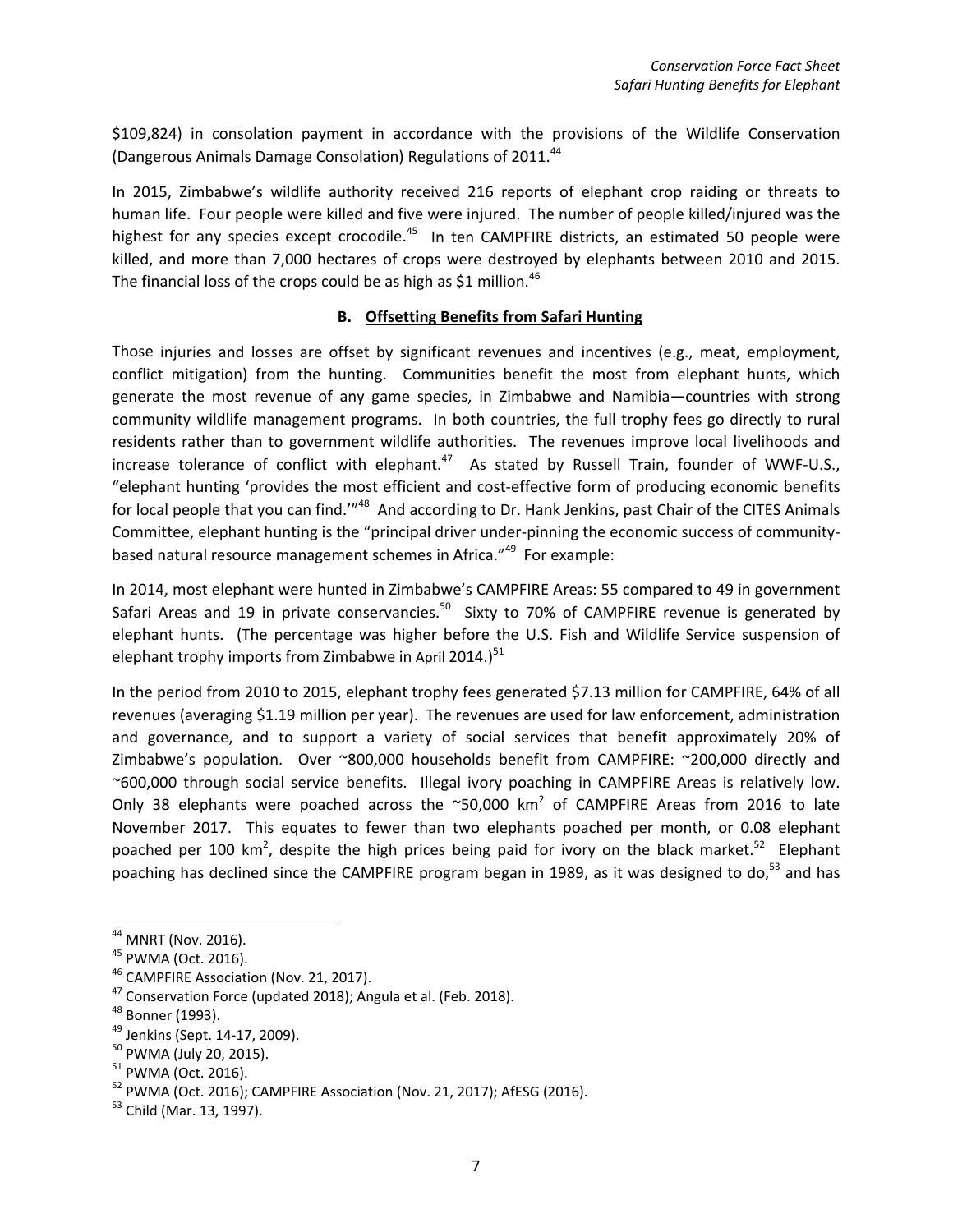remained ever since. The benefits of legal, regulated safari hunting help to create tolerance and a desire to protect the species among the rural poor who receive the revenues, meat, employment, and more.

Similarly, 54.9% of the hunting revenues in Namibia's communal conservancies come from elephant hunts alone (\$917,458 in trophy fees). The conservancies secure otherwise unprotected habitat across 165,000  $km<sup>2</sup>$  and benefit 195,000 people. Most conservancies depend on sustainable use, especially hunting, to fund operations. Safari hunting generated approximately N\$ 32 million (~\$2.7 million) in cash revenues and N\$ 10.5 million (~\$883,000) in hunted meat for conservancy residents; over 300 people received salaries as employees of the 55 hunting concessions.<sup>54</sup> All revenues and meat from the elephant hunted in Namibia go to benefit rural residents. The hunting is located in communal conservancies/areas, or hunting proceeds are distributed to the resident communities by agreement with the wildlife authority. Much of the hunting revenue is reinvested in the conservancy, such as the employment of game guards, maintenance of vehicles, response to human-wildlife conflicts, etc.<sup>55</sup> Conservancy residents recognize the benefits from hunting; almost 90% of respondents to a recent survey believed that their community would continue to support or strongly support wildlife on their lands if a hunting ban was enacted.<sup>56</sup>

Before the U.S. suspension of elephant trophy imports from Tanzania, elephant hunts were also important to Tanzania's communal Wildlife Management Areas (WMAs), because by law a hunting client had to book a 21-day safari to hunt elephant. Approximately 500,000 people reside in WMAs, which generated over \$1.3 million in revenues from 2011 to 2014.<sup>57</sup>

In the same vein, because it generates the greatest fees, elephant hunting is important to communities in Zambia's Game Management Areas. Trophy fees are evenly divided between the wildlife authority and resident communities. During the 2012 season, ZMK 1,820,009 (>\$190,000) from 29 elephant hunts was shared with communities. In 2015, although only three elephant were harvested, they generated \$15,000 in revenues for rural communities. In 2016, twelve elephant were harvested and generated \$60,000 for communities. Distributions to communities from all species averaged ZMK 5,721,674 (approx. \$605,295) from 2010‐2015.58

In addition to greater tolerance, elephant benefit from added habitat shared by communities. Communal areas protect almost 475,000  $km^2$  of habitat across Mozambique, Namibia, Tanzania, Zambia, and Zimbabwe. $59$  The elephant survive in these areas not by accident, but because of community benefits from safari hunting.

#### **C. Operator Contributions to Rural Community Livelihoods**

Rural communities both participate in and benefit from government fee‐sharing programs and voluntary contributions by hunting operators and hunting clients. In some countries qualifying communities

 $54$  NACSO (2016), p. 53, 61; see also benefits described in Naidoo et al. (Jan. 8, 2016).

<sup>&</sup>lt;sup>55</sup> Pers. comm. (March 2018). The projected results of closing elephant hunting include the reversal of 25 years+ of community-based conservation, as revenues from elephant would decline, reducing community benefits, increasing intolerance, and paving the way for poaching and declining elephant populations.<br><sup>56</sup> Angula (Feb. 2018).<br><sup>57</sup> CWMAC (2016); MNRT/WD (Jan. 21, 2015).<br><sup>58</sup> ZAWA (Mar. 2015, updated July 2015); DNPW (Mar. 31, 2017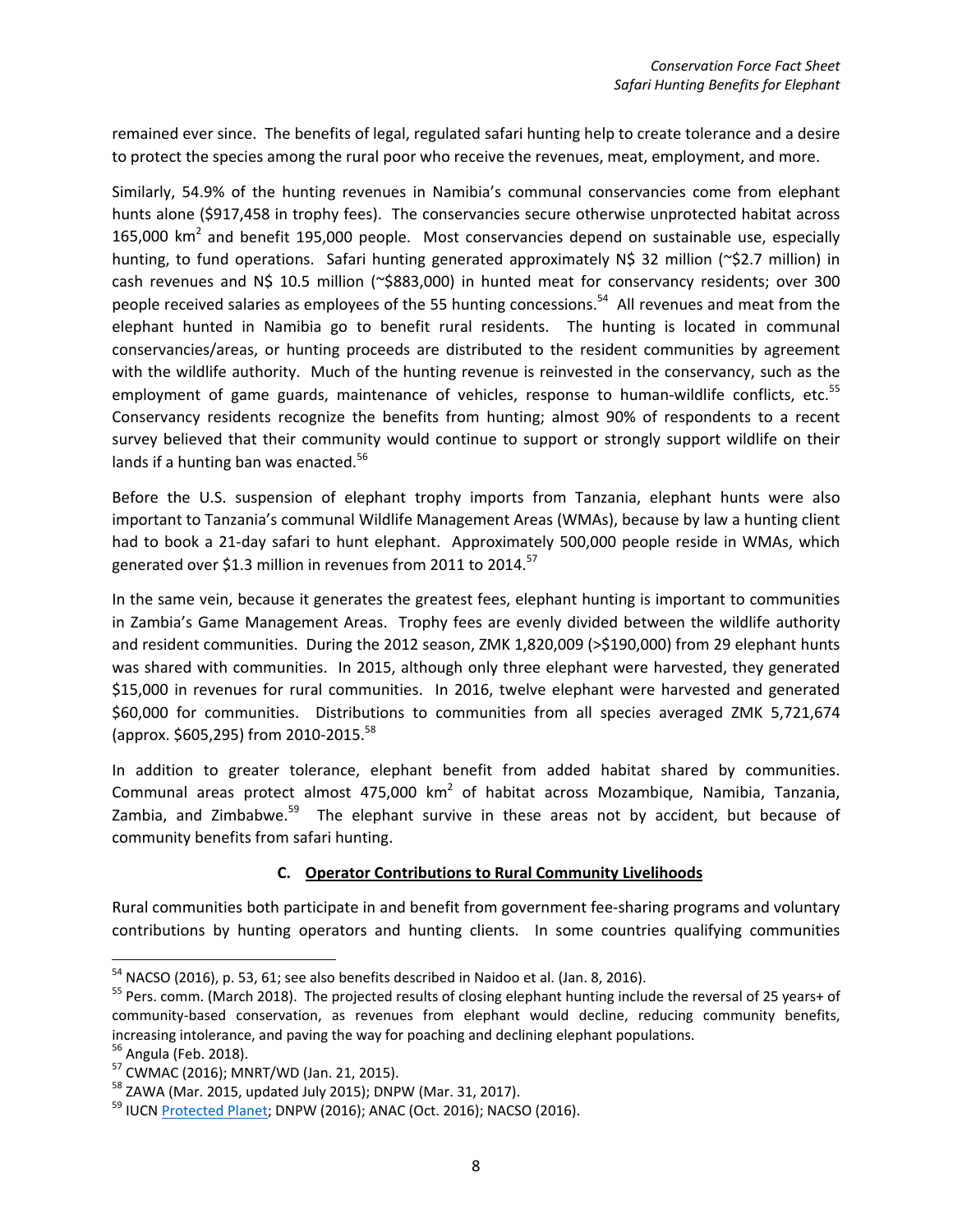receive all or a large share of the hunting permit fees that would otherwise go to the governing agency. Separate operator contributions are mandated by law (as in Tanzania and Mozambique), or by lease agreements (as in Zimbabwe, Zambia, and Namibia), while others are wholly voluntary. All these models tend to build local value and greater tolerance.

Local people are employees and invested participants in hunting operations. These are critical jobs in remote areas with little access to other job opportunities or cash/wages.<sup>60</sup>

| Country                  | <b>Op. Sample Size</b> | <b>Total (Year)</b>   | <b>Est. Average/Operator</b> |
|--------------------------|------------------------|-----------------------|------------------------------|
| Mozambique <sup>61</sup> | 13                     | \$830,000 (2013-2015) | \$63,846 (Avg.)              |
| Tanzania <sup>62</sup>   | 13 parent companies,   | \$969,546 (2013)      | \$35,909 (2013)              |
|                          | 27 subsidiaries        | \$1,083,042 (2014)    | \$40,113 (2014)              |
|                          |                        | \$1,073,242 (2015)    | \$39,750 (2015)              |
| Zambia <sup>63</sup>     | 4                      | \$99,900 (2015)       | \$24,975 (2015)              |
| Zimbabwe <sup>64</sup>   |                        | \$525,378 (2015)      | \$35,025 (2015)              |

#### **Annual Operator Community Investment (in addition to government fees paid)**

#### **IV. INTERNATIONAL GOVERNMENT AND EXPERT VALIDATION**

The elephant populations of Botswana, Namibia, South Africa, and Zimbabwe were downlisted to CITES Appendix II with an annotation for trophy trade because of the status of those populations and merits of the trade.<sup>65</sup> That annotated downlisting and relevant Resolutions such as Res. Conf. 2.11 (rev.) facilitate elephant trophy trade under CITES. The annotation states it is "[f]or the exclusive Purpose of allowing … trade in hunting trophies ...." and other enumerated purposes.<sup>66</sup>

The elephant is also listed as "threatened" under the U.S. Endangered Species Act with a special rule requiring proof of enhancement for import of hunting trophies.<sup>67</sup> Enhancement is a finding that the activity is a net benefit, i.e., saves more elephant than are to be taken.<sup>68</sup> The final ESA rule recognized the benefits of safari hunting.<sup>69</sup> The CITES downlisting and the ESA enhancement validate the benefits of safari hunting. The European Union has also acknowledged the net conservation benefits of safari hunting, and under a special regulation, authorizes the import of elephant trophies from Namibia, South Africa, most of Tanzania, Zambia, and Zimbabwe.

Further, elephant populations in those countries are larger today than when those actions were taken. The elephant populations of Botswana, Namibia, Zimbabwe, and South Africa have soared since their

<sup>&</sup>lt;sup>60</sup> Conservation Force (2016); Cooney et al. (2017).<br>
<sup>61</sup> ANAC (Jan. 2017).<br>
<sup>62</sup> Conservation Force (2016).<br>
<sup>63</sup> PWMA (Oct. 2016).<br>
<sup>64</sup> PWMA (Oct. 2016).<br>
<sup>65</sup> Other African elephant populations are on CITES <u>Appendi</u> importance of legal hunting to range nations. <u>Doc. 9.50</u> (CoP 9).<br><sup>67</sup> 50 C.F.R. §§ 17.21 & .40(e).<br><sup>68</sup> Chief of Permits, Enhancement Finding for African Elephants Taken as Sport-hunted Trophies in Zimbabwe On or

After January 21, 2016 and On or Before December 31, 2018 (Nov. 16, 2017).<br><sup>69</sup> 57 Fed. Reg. 35473, 35485 (Aug. 10, 1992).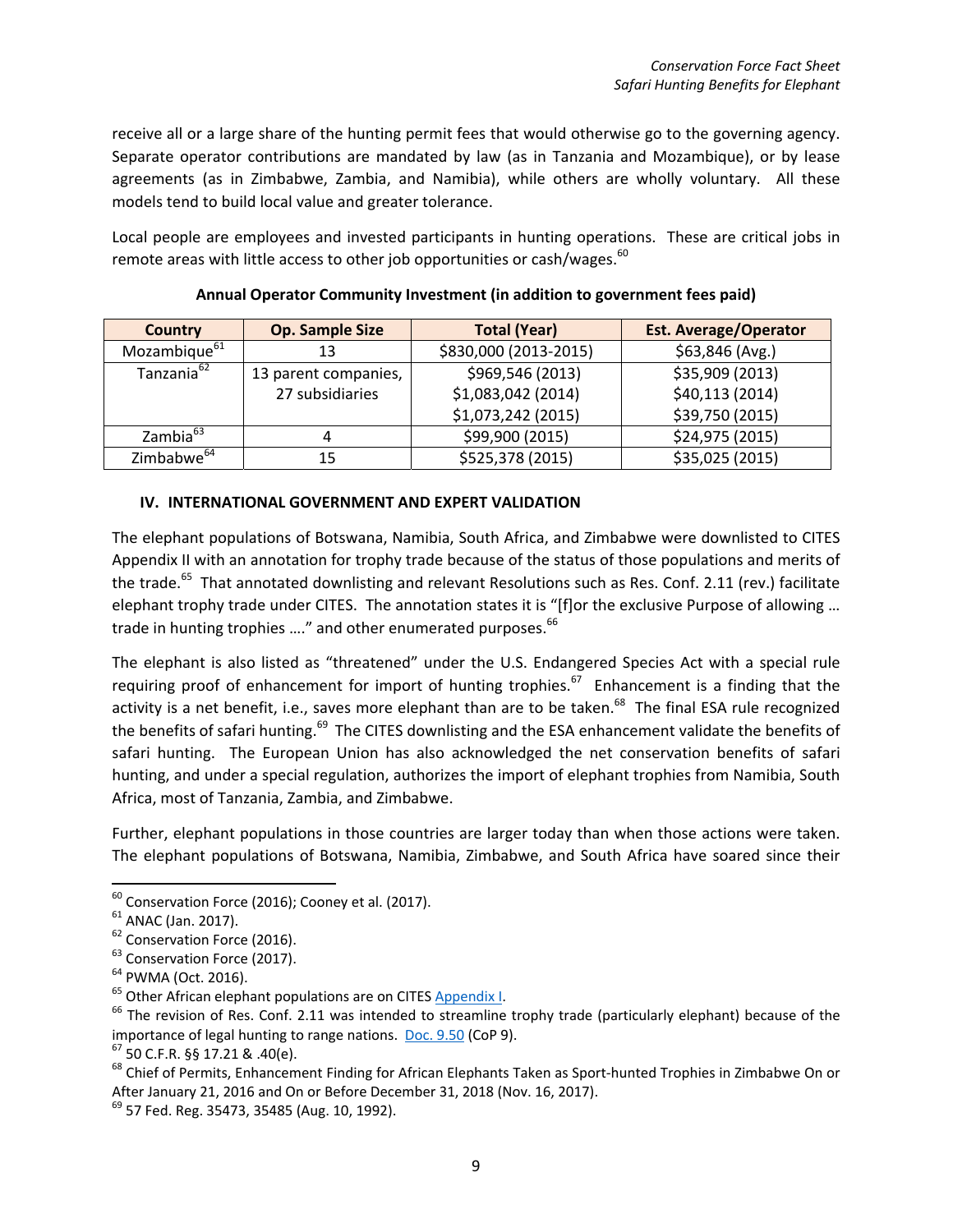CITES downlisting. There were over 90,000 more elephants in these countries in 2016 compared to the size of the populations when downlisted: Botswana's elephant population grew by  $\sim$ 40% (from 79,471 +/‐ 12,715 to 131,626 +/‐ 12,508 in 2016); Namibia's population tripled (from 7,769 +/‐ 1,422 to 22,754 +/‐ 4,305); Zimbabwe's population (thought to be overpopulated) expanded by 20% (from approximately 66,000 to 82,630 +/‐ 8,589); and South Africa's elephant population increased by more than one-third, from approximately 12,300 in 2000 to 18,841 in 2016.<sup>70</sup>

For all these reasons, in addition to the recognition of the international community, expert scientists and conservationists agree that legal, regulated safari hunting benefits elephant conservation. These include representations of the World Wildlife Fund, International Union for Conservation of Nature (IUCN)/ Sustainable Use and Livelihoods Specialist Group, IUCN African Elephant Specialist Group, IUCN African Rhino Specialist Group, Conservation Force, and many more. $71$ 

#### **CONCLUSION**

Legal, regulated safari hunting is a conservation tool uniquely suited to reducing the primary threats to the elephant. It constitutes "conservation hunting" that generates a net benefit to elephant beyond the number taken, i.e., it both grows and protects elephant populations. It is essential to the survival of most elephant, especially including those in fully protected areas when they move beyond park boundaries. Hunting secures vast tracts of elephant habitat, which is the largest share of elephant range in the countries that employ hunting as a conservation strategy. The fact that elephant populations are largest and generally stable or increasing in these countries cannot be ignored. Hunting is the primary means of poaching control on that vast range that otherwise would not likely be guarded (much less wildlife habitat at all). Wildlife authorities depend on the revenues and ecosystem services generated. And the hunting is the principal driver underpinning the economic success of community‐based natural resource management programs in these countries. Calls to ban elephant hunting or further prohibit or impede import of elephant hunting trophies are ill-informed.<sup>72</sup> They would seriously harm elephant. Put simply:

Trophy hunting falls in the category of 'high‐valued tourism ventures' and offers an escape from the poverty trap in which wildlife conservation finds itself over much of southern and eastern Africa. Indeed, for the past 30 years, wildlife on commercial and communal land in Zimbabwe has relied on an income from safari hunting in order to survive. Reducing or removing this source of income is not an act of conservationrather it is an act that will cause the destruction of the resource it seeks to protect.<sup>73</sup>

# **SOURCES**

• AfESG (African Elephant Specialist Group), African Elephant Status Report (2016).

 $70$  Compare AfESG (2016) with the proposals to amend the CITES Appendices to downlist the elephant of Botswana; Namibia; Zimbabwe; and South Africa.<br><sup>71</sup> E.g., Cooney et al. (2017); CITES Res. Conf. 17.9 (CoP17 2016); WWF (July 2016); SULi (Apr. 2016); Naidoo et al.

<sup>(</sup>Jan. 8, 2016); Emslie et al. (Mar. 18, 2016); Molewa (Aug. 4, 2015); Lindsey et al. (2012); Lindsey et al. (2007); see also the U.S. Fish and Wildlife Service's many fact-specific enhancement findings.<br><sup>72</sup> Angula et al. (Feb. 2018).<br><sup>73</sup> Martin (2014).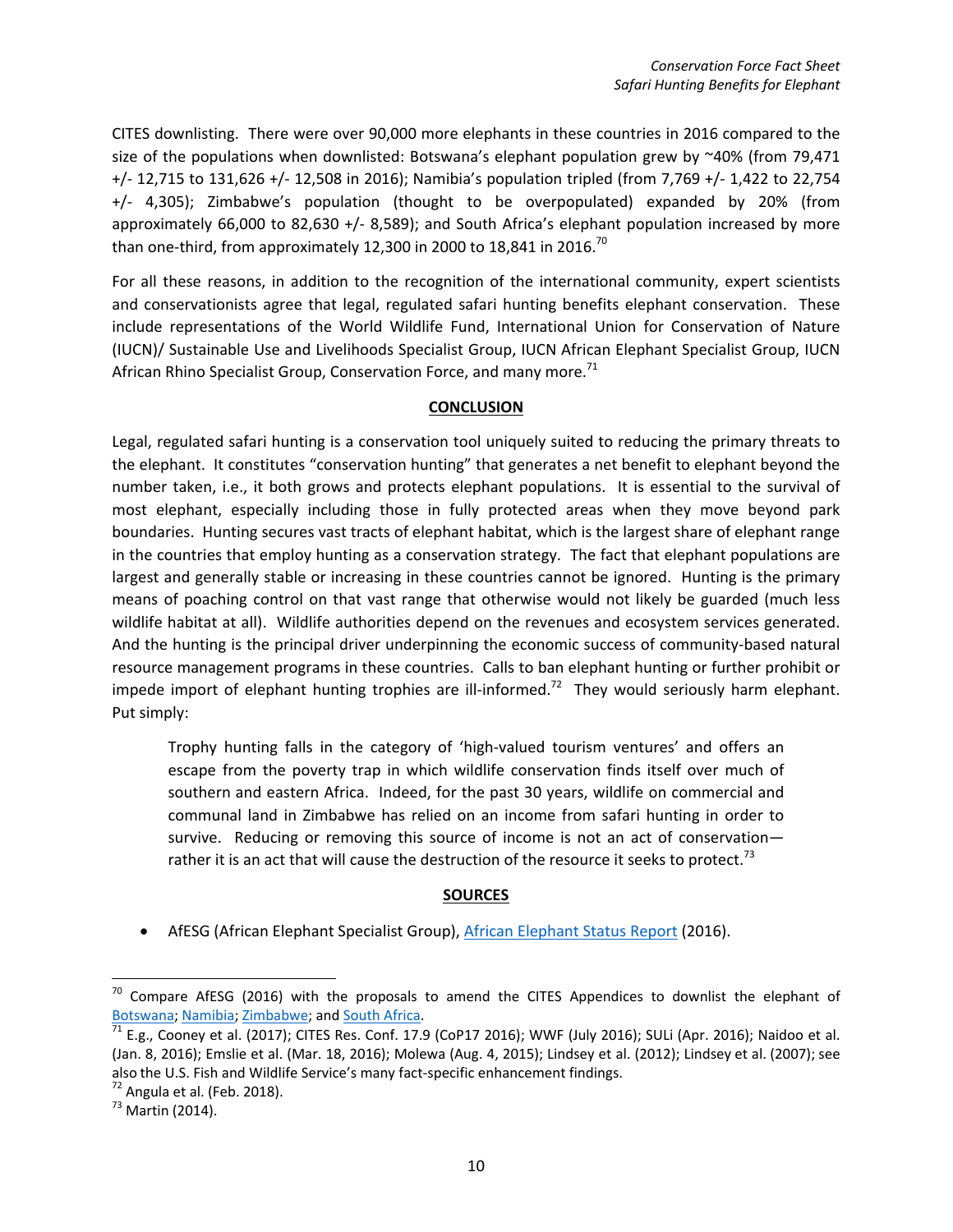- ANAC (National Administration for Conservation Areas), Republic of Mozambique, Non-Detriment Findings for *Panthera leo* (Africa Lion) Sport Hunting in Mozambique (Oct. 2016).
- ANAC, Response to Letter from the U.S. Fish and Wildlife Service re: African Lion in Mozambique (Nov. 28, 2016).
- ANAC, Comment on the U.S. Endangered Species Act Review of the Leopard (Jan. 2017).
- T.L. Anderson et al., Hunting Can Be Good for Lions and Elephants, WSJ (Nov. 29, 2017).
- H. Angula et al., Local Perceptions of Trophy Hunting on Communal Lands in Namibia, 218 Biological Conservation (Feb. 2018).
- J. Blanc, Loxodonta Africana, The IUCN Red List of Threatened Species (2008).
- R. Bonner, At the Hand of Man: Peril and Hope for Africa's Wildlife (1993).
- CAMPFIRE Association, The Role of Trophy Hunting of Elephant in Support of the Zimbabwe CAMPFIRE Program (Dec. 2016).
- CAMPFIRE Association, Press Statement on Lifting of the Suspension of Elephant Trophy Imports into America (Nov. 21, 2017).
- B. Child, Testimony Before the Subcommittee on Fisheries, Conservation, Wildlife, and Oceans of the Committee on Resources, U.S. House of Representatives (Mar. 13, 1997).
- CITES Res. Conf. 17.9.
- CITES, Status of Elephant Populations, Levels of Illegal Killing and the Trade in Ivory (Nov. 2017).
- Conservation Force, Community Benefits Chart (updated 2018).
- Conservation Force, Tanzania Operators Summary Report (2016).
- Conservation Force, Zambia Operators Summary Report (2017).
- R. Cooney at al., The Baby and the Bathwater: Trophy Hunting, Conservation and Rural Livelihoods, 68 Unasylva 249 (2017).
- CWMAC (Community Wildlife Management Areas Consortium), The Role of Local Communities in Enhancing Wildlife Conservation in Tanzania (2016).
- A. Dickman, Ending Trophy Hunting Could Actually Be Worse for Endangered Species, CNN (Nov. 24, 2017).
- E. DiMinin et al., Banning Trophy Hunting Will Exacerbate Biodiversity Loss, Trends in Ecology & Evolution (Jan. 2016).
- DNPW (Department of National Parks and Wildlife), Republic of Zambia, Enhancement and Non-Detriment Findings for African Lion Sport Hunting in Zambia (May 2016).
- DNPW, Information on Elephant Sport Hunting in Zambia (Mar. 31, 2017).
- R. Emslie et al., Prince William Is Talking Sense—Trophy Hunting Is Crucial to Conservation, The Independent (Mar. 18, 2016).
- GPTF (Game Products Trust Fund), Fund Management Office, Report on the Activities of the GPTF: 2012‐2016 (Sept. 2016).
- R.W.G. Jenkins, Recreational Hunting as a Conservation Tool: Successes, Failures and Challenges, in the Proceedings of the World Symposium: Ecologic and Economic Benefits of Hunting (Sept. 14‐17, 2009).
- B. Keakabetse, Botswana: Communities to Lobby for Exemptions to Hunting Ban, Southern and East African Tourism Updated Daily (June 2, 2016).
- P.A. Lindsey et al., Economic and Conservation Significance of the Trophy Hunting Industry in Sub‐Saharan Africa, 134 Biological Conservation 455 (2007).